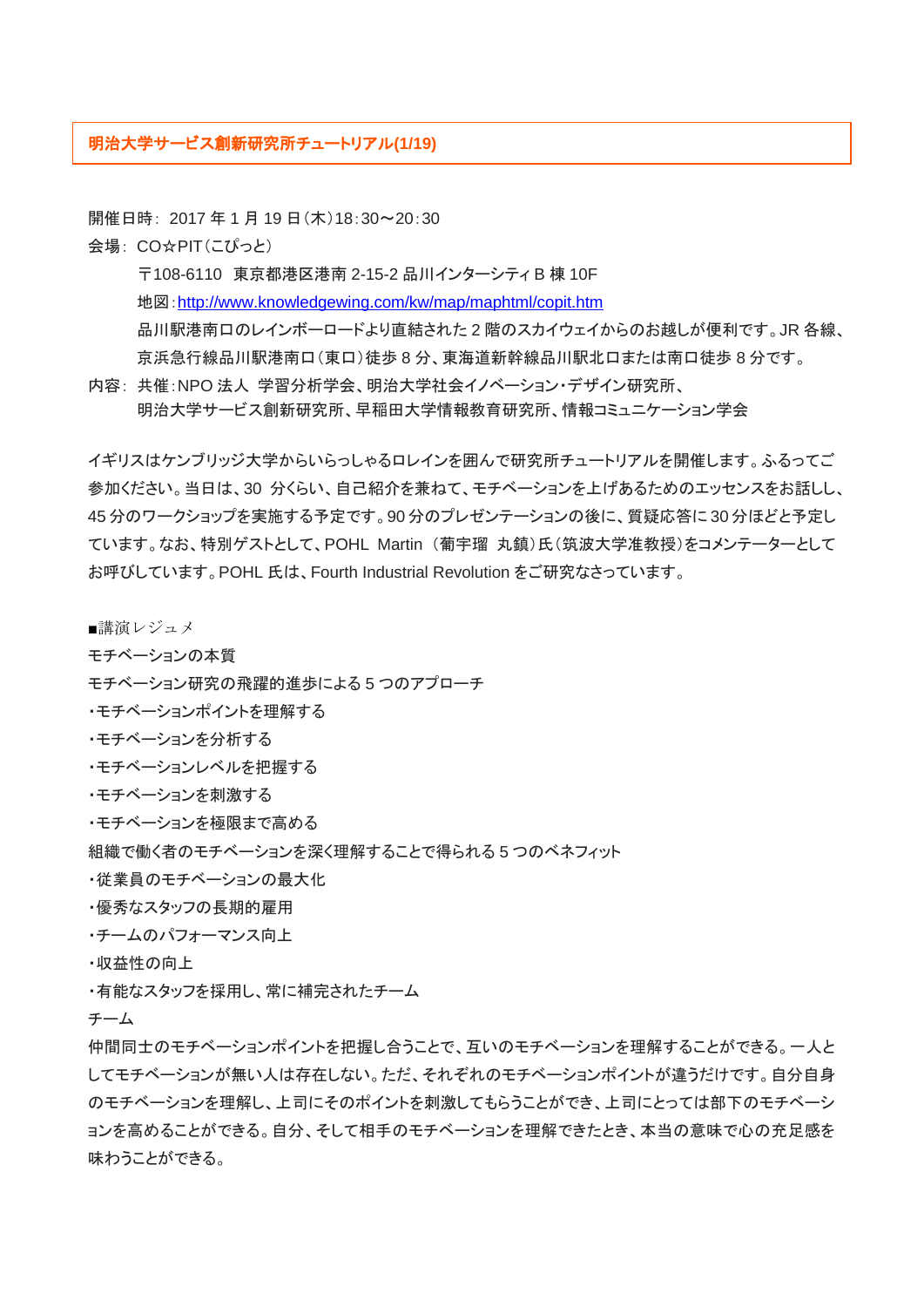Title: Understanding leadership through the lens of your own personal motivation and values.

## MOTIVATIONAL INSIGHTS

Performance in any organization depends upon the vision, the right strategic direction, the appropriate skills and level of employees' engagement and motivation. Before we can truly enable change in an organization, we need to develop a "fertile soil" where people can become inspiring leaders from team level to a departmental or even company level. Motivational Insights provides a deeper insight to the organization, help to unlock enhanced personal power and improve organizational performance.

With the breakthroughs being made in the study of Motivation, we can now:

- Understand what motivates people at work
- Describe what motivates them
- Measure what motivates them
- Monitor what motivates them
- Maximize their motivation

Understanding exactly what motivates individuals in an organization can be used to increase results by;

- Maximizing employee motivation
- Retaining staff
- Boosting team performance
- Improving business profitability
- Recruiting the right staff to complement existing teams

Teams & Work Groups – Being able to share each other's motivators helps create understanding of what motivates each other. There are no bad motivators, just different. It is having the insights of your own motivators, which help you communicate your needs to keep motivated to your line manager. Also it also helps your line manager to understand what motivates you, and can help you keep your motivation high. When our motivators are met, you are happy and get fulfillment out of your work.